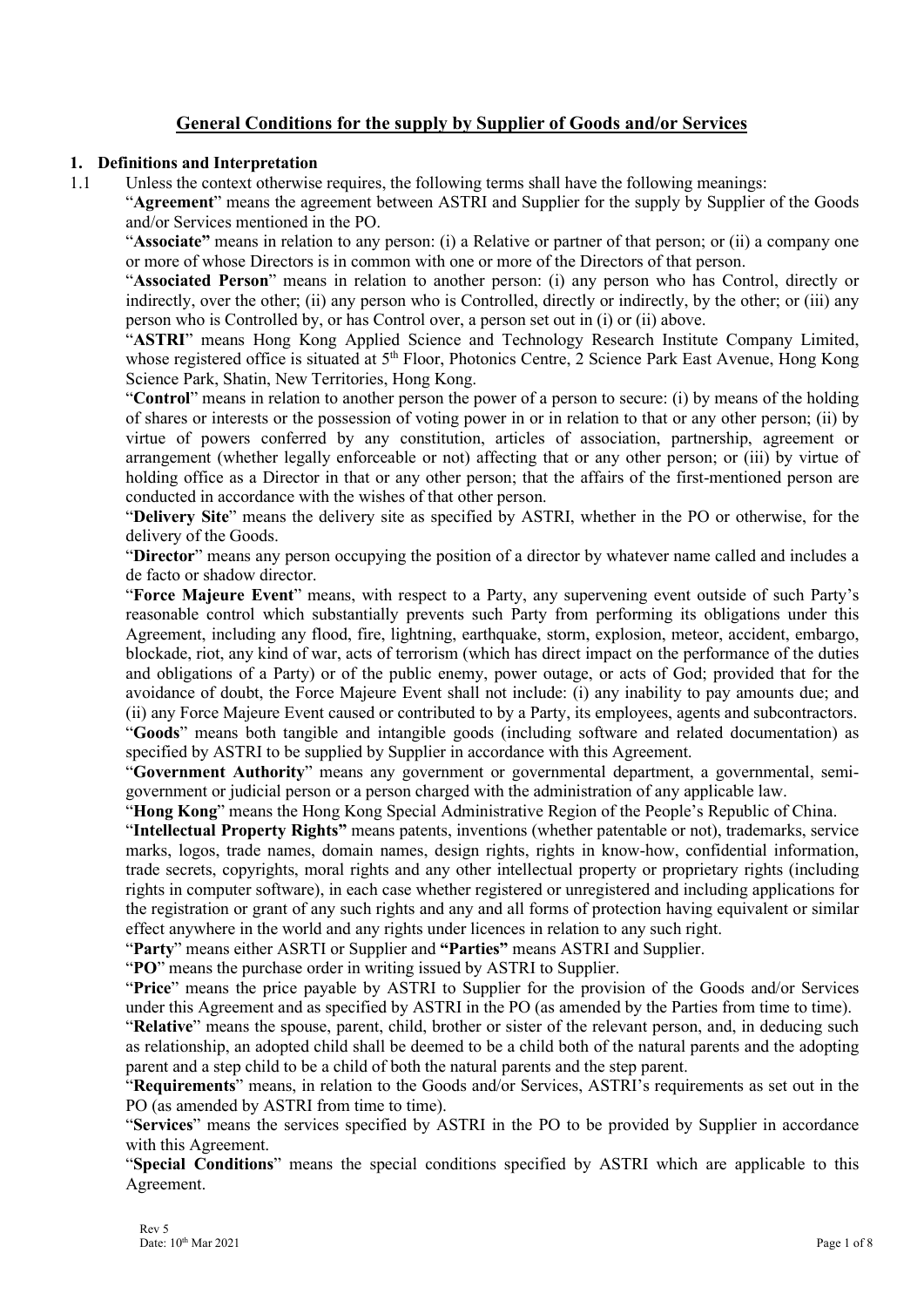"**Supplier**" means the supplier to whom the PO is issued, whose name and registered office address is set out in the PO.

- 1.2 In this Agreement, unless the context otherwise requires: (i) the singular includes the plural and vice versa; (ii) the word person includes a body corporate, an unincorporated association or an authority; (iii) a reference to a Party includes its successors and permitted assigns; (iv) a reference to a document, includes any amendment, replacement or novation of it;  $(v)$  a reference to a Clause or Schedule is a reference to a Clause of and Schedule to this Agreement and a reference to this Agreement includes the Schedule; (vi) a reference to any statute, regulation, proclamation, ordinance or by-law includes all statutes, regulations, proclamations, ordinances or by-laws varying, consolidating or replacing it and a reference to a statute includes all regulations, proclamations, ordinances and by-laws issued under that statute; (vii) if a period of time is specified and dates from a given day or the day of an act or event, it is to be calculated exclusive of that day; (viii) the headings are for convenience only and do not affect the interpretation of this Agreement; and (ix) the words "includes" and "including" are to be construed without limitation.
- 1.3 If there is any inconsistency between the Special Conditions, General Conditions and the PO, the inconsistency will be resolved in the following descending order of precedence: (i) the Special Conditions (if any); (ii) the General Conditions; and (iii) the PO.

## **2. Acceptance of PO**

- 2.1. These General Conditions, the Special Conditions (if any) and the relevant PO issued by ASTRI set forth the terms of ASTRI's offer to Supplier.
- 2.2 When Supplier accepts ASTRI's offer, either by acknowledgement in writing, delivery of any Goods and/or commencement of performance of any Services, a binding Agreement comprising the Special Conditions (if applicable), the General Conditions and the terms and conditions of the PO will be formed. Any unilateral amendment or variation of the Special Conditions, General Conditions and the PO by Supplier shall have no legal effect.
- 2.3 ASTRI is not bound by and hereby expressly rejects Supplier's general conditions of sale and any additional or different terms or provisions that appear on any proposal, quotation, price list, acknowledgment, invoice, packing slip or any other documents used by Supplier. Any course of performance or dealing between the Parties and trade custom shall not apply to this Agreement.

### 3. **Price**

- 3.1 Unless otherwise agreed by ASTRI, the Price agreed by the Parties is a fixed price which includes all fees, charges, costs, fees, expenses of Supplier (including all the expenses for insurance, packaging, transportation and delivery of the Goods) and all applicable tax for the provision of the Goods and/or Services by Supplier under this Agreement.
- 3.2 Supplier will be responsible for all new or additional taxes, duties, imposts, levies, deductions, withholdings and government charges arising out of or in connection with this Agreement.

### **4. Delivery of Goods**

- 4.1 Unless otherwise agreed in writing, all Goods shall be delivered in accordance with the delivery Requirements to the Delivery Site.
- 4.2 Delivery of the Goods shall be deemed completed at the moment receipt has been acknowledged by ASTRI in writing but this shall not constitute acceptance of the Goods.
- 4.3 Supplier shall, concurrently with the delivery of the Goods, provide ASTRI with copies of all applicable licenses (if applicable and required by ASTRI). Each delivery of Goods to ASTRI shall include a packing list which contains at least the applicable PO number, the description and quantity of the Goods shipped and the date of shipment. Each package of Goods shipped shall be externally labeled to indicate the description and quantity of the Goods contained therein.
- 4.4 Supplier shall make no partial delivery or any delivery before the agreed delivery date(s). ASTRI reserves the right to: (i) reject the delivery of Goods and return the same at Supplier's risk and expense if Supplier defaults in the manner and/or time of delivery; and (ii) purchase the Goods elsewhere and claim Supplier for all losses and damages arising therefrom.
- 4.5 ASTRI shall not be liable for any costs and expenses incurred by Supplier related to production, installation, assembly or any other work related to the Goods, prior to the delivery in accordance with this Agreement.
- 4.6 Supplier is responsible, at its own cost and expense, for the insurance, packaging, transportation and delivery of the Goods to the Delivery Site. Supplier shall ensure that the Goods delivered at the Delivery Site shall be in good working condition without any loss, damage and defect. Supplier shall pack, mark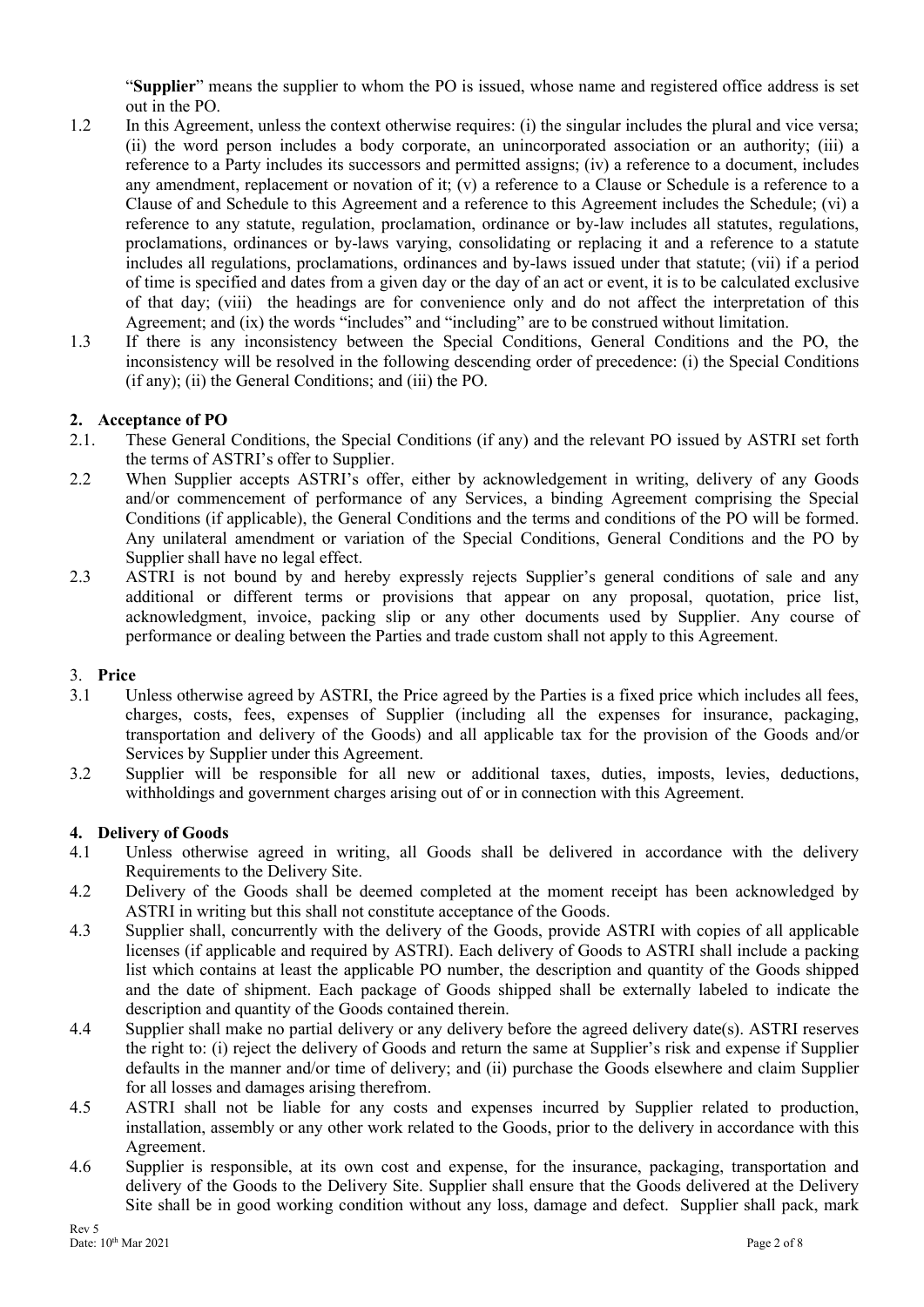and ship the Goods in accordance with sound commercial practices and ASTRI's Requirements to facilitate efficient unloading, handling and storage, and all Goods shall be clearly marked as destined for ASTRI.

4.7 Supplier shall be responsible for any loss and damage due to its failure to properly preserve, package, handle, pack and deliver the Goods. ASTRI shall not be required to assert any claims for such loss or damage against the common carrier involved.

## **5. Requirements for Goods and/Services**

- 5.1 The Goods and/or Services shall be provided by Supplier in accordance with all applicable law and shall conform in all respects to ASTRI's Requirements.
- 5.2 Upon request by ASTRI, Supplier shall furnish ASTRI with written evidence or certificate to the satisfaction of ASTRI indicating that the ordered Goods have been subjected to tests normally carried out for the type of the Goods ordered or such other tests as ASTRI may specify or require.
- 5.3 Supplier shall perform the Services in a timely and professional manner to the highest level of skill and care generally observed in the industry for similar services, using the proper materials and employing sufficiently qualified staff.
- 5.4 Supplier shall be fully liable for any and all third parties (including its agents and subcontractors) with which it has contracted in connection with the Services.
- 5.5 Only written confirmation by ASTRI shall constitute the acceptance of the Services performed.

## **6. Inspection and Rejection**

- 6.1 Inspection of or payment for the Goods by ASTRI shall not constitute acceptance. Inspection or acceptance of or payment for the Goods by ASTRI shall not release Supplier from any of its obligations, representations or warranties under this Agreement.
- 6.2 ASTRI may, at any time, inspect the Goods or the manufacturing process for the Goods. If any inspection or test by ASTRI is made on the premises of Supplier, Supplier shall provide reasonable facilities and assistance for the safety and convenience of ASTRI's inspection personnel.
- 6.3 If ASTRI does not accept any of the Goods and/or Services, ASTRI shall promptly notify Supplier of such rejection, and Clauses 6.5 to 6.7 shall apply. Within two (2) weeks from such notification, Supplier shall collect the Goods from ASTRI at its own cost and expense or shall promptly re-perform the Services in accordance with ASTRI's instructions. If Supplier does not collect the Goods within such two (2) weeks period, ASTRI is entitled to have the Goods delivered to Supplier at Supplier's cost and expense, or with the Supplier's prior consent destroy the Goods, without prejudice to any other rights or remedies ASTRI may have under this Agreement, at law or in equity.
- 6.4 If, as a result of sampling inspection, any part of a lot or shipment of like or similar items is found not to be in conformity with this Agreement, ASTRI is entitled to: (i) reject and return the entire shipment or lot without further inspection; or (ii) at its option, complete inspection of all items in the shipment or lot, reject and return any or all nonconforming units (or accept them at a reduced price) and charge Supplier the cost and expense of such inspection.
- 6.5 If any Goods and/or Services provided by Supplier are defective or otherwise not in conformity with the requirements of this Agreement, ASTRI shall notify Supplier and is entitled to, without prejudice to any other right or remedy available to it under this Agreement, at law or in equity, at its sole discretion:

(i) claim a full refund of the Price paid by ASTRI for the Goods and/or Services under this Agreement;

(ii) require Supplier promptly to: (a) remedy the non-conformance; (b) replace the nonconforming Goods with Goods meeting the Requirements as soon as possible; and (c) re-perform the Services that meet the Requirements as soon as possible; or

(iii) purchase the nonconforming, defective, lost or damaged Goods elsewhere and claim Supplier for the loss and damage resulting therefrom; and/or

(iv) engage any third party to provide the Services (in whole or in part) and claim Supplier for the loss and damage resulting therefrom.

- 6.6 Supplier shall bear all the cost and expense of: (i) repair, replacement, transportation and delivery of the nonconforming Goods; and (ii) re-performing the Services to the satisfaction of ASTRI. Supplier shall reimburse ASTRI in respect of all costs and expenses (including inspection, handling and storage costs and expenses) reasonably incurred by ASTRI in connection therewith.
- 6.7 Risk in relation to the nonconforming Goods shall pass to Supplier upon the date of notification thereof by ASTRI to Supplier in accordance with this Clause.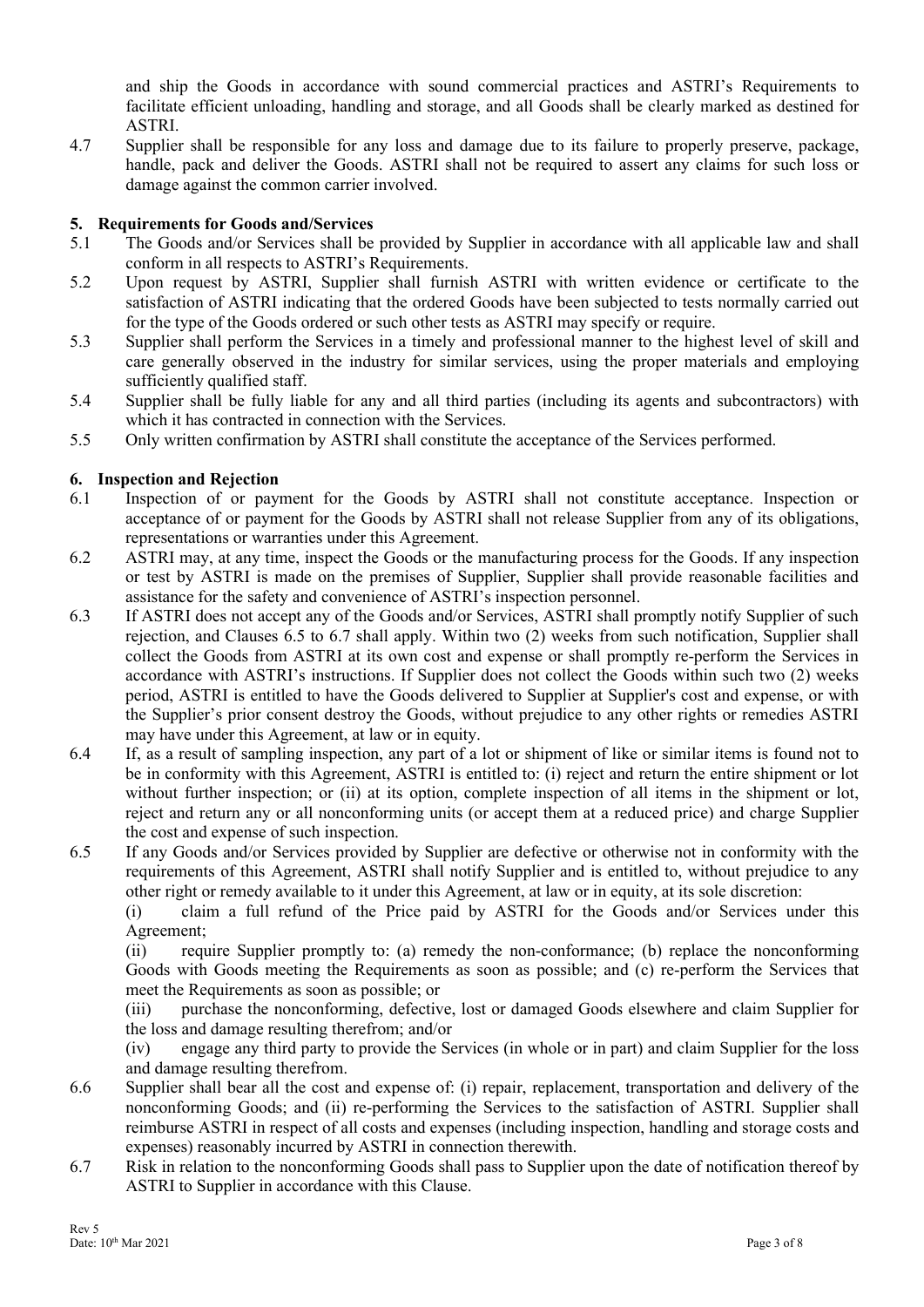# **7. Title and Risk**

- 7.1 Title in the Goods shall pass to ASTRI on payment by ASTRI for the Goods.
- 7.2 Supplier will be responsible for all loss or damage of the Goods arising prior to the delivery in accordance with this Agreement and will, subject as otherwise agreed with ASTRI, be liable to replace all lost or damaged Goods or any short shipment without delay.
- 7.3 ASTRI will, in its sole discretion, arrange for the Goods to be surveyed in their packaged condition as soon as practicable after receipt and due note will be made of all loss, damage or short shipment or possible any loss, damage or short shipment.
- 7.4 ASTRI shall be allowed a reasonable period of time after receipt of the Goods to open up packaging and to conduct a thorough inspection in respect of damage, loss or short shipment.
- 7.5 In the event that the Goods and/or any item is not accepted by ASTRI in accordance with the acceptance procedures, ASTRI shall, without prejudice to any other rights or remedies ASTRI may have, at its option reassign to Supplier, and Supplier shall reacquire from ASTRI, title to and risk in any items specified by ASTRI which has not been accepted.

## **8. Supplier's Warranties**

8.1 Supplier warrants and represents to ASTRI that:

(i) the Goods sold by Supplier shall conform in all respects to the quantity, quality, description of the Goods as detailed in the PO;

(ii) the Goods shall conform in all respects to the Requirements (including the description, quantity and the standards of quality and performance). If no such standards are stipulated in the Requirements, Supplier warrants that the Goods shall conform to such standards as are generally accepted to be of the highest standard for similar goods;

(iii) it has good title to the Goods and the Goods are free from encumbrances;

(iv) the Goods shall be manufactured using only the best quality materials suitable for the intended use coupled with good quality workmanship under supervision of competent technical and other personnel;

(v) the Goods shall comply with the standards requirement (if any) issued by the Government Authority in Hong Kong;

(vi) for Goods which are electrical products, they shall comply with the Electrical Products (Safety) Regulations of the Electricity Ordinance (Cap. 406, the Laws of Hong Kong) and the Supplier shall before the dispatch of the Goods for shipment and for each model of electrical products under this Agreement, a certified true copy of valid certificate(s) of safety compliance in accordance with the said regulation;

(vii)the provision of the Goods and/or Services and performance of any other obligations by Supplier under this Agreement do not and shall not violate any applicable law, any third party Intellectual Property Rights, or any contracts which Supplier has entered into with any third parties; and

(viii) where ownership, copyright or other Intellectual Property Rights in the software, software documentation, release or upgrade belong to any third party, it has obtained and procured all necessary consents, approvals and licences for the use of the same contemplated under this Agreement in respect of the same throughout the world.

- 8.2 The Supplier's warranties under Clause 8.1 shall not be deemed to exclude Supplier's standard warranties or other rights or warranties which ASTRI may have or obtain, and such warranties shall survive any delivery, inspection, acceptance, payment or resale of the Goods and/or provision of the Services, and shall extend to ASTRI and its customers. Acceptance of, or payment for, all or any part of the Goods or Services furnished under this Agreement shall not be deemed to be a waiver of ASTRI's right to cancel or return or reject all or any part thereof because of failure to conform to PO or Requirements or by reason of defects, latent or otherwise, or other breach of this Agreement or warranties, or to make any claim for losses and damages (including manufacturing costs and loss of profits or other special damages occasioned to ASTRI).
- 8.3 The cost to Supplier arising out of its compliance with this Clause shall be included in the Price payable by ASTRI to Supplier under this Agreement.

## **9. Payment**

9.1 Supplier shall send to ASTRI invoices and such other documentation requested by ASTRI (including bills of lading, shipping documents, customs forms, export licences and permits, country of original statements, packing lists, delivery acknowledgement and any other documentation reasonably required by ASTRI for payment).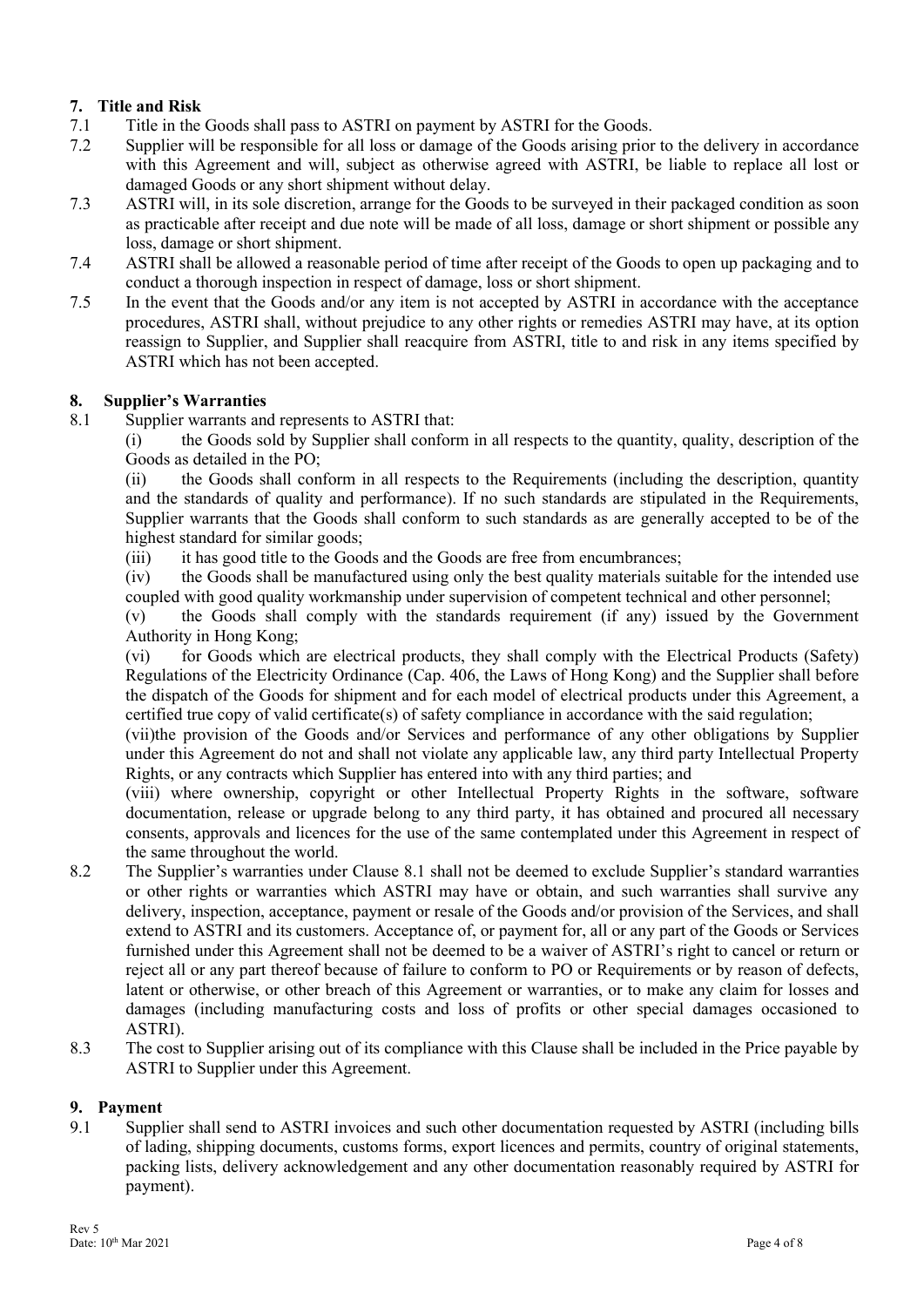- 9.2 Unless expressly specified in the PO, all payment made by ASTRI for the Goods and/or Services to Supplier shall be in Hong Kong Dollars and shall, subject to Clauses 9.3 and 9.4, be paid within thirty (30) days of the receipt by ASTRI of the relevant invoice.
- 9.3 If ASTRI disputes any invoices, it shall notify Supplier in writing of such dispute and shall be entitled to withhold payment to Supplier regarding the disputed amount. Upon receipt of the dispute notice sent by ASTRI, the Parties shall use all reasonable endeavours to resolve the dispute as soon as reasonably practicable.
- 9.4 Without prejudice to any other rights, powers and remedies ASTRI may have under this Agreement, at law, in equity or otherwise, ASTRI is entitled to withhold payment, set off and deduct any amount from the Price that Supplier owes ASTRI whether under this Agreement or otherwise.

## **10. Suspension and Termination**

10.1 Without prejudice to any rights and remedies ASTRI may have under this Agreement, ASTRI shall have the right to suspend (in whole or in part) or terminate this Agreement (in whole or in part) and/or any PO with immediate effect by serving Supplier notice in writing if:

(i) Supplier commits any material breach of any term of this Agreement (in the case of a breach capable of being remedied) and that breach is not remedied within fourteen (14) days after notice to do so has been served on Supplier;

(ii) Supplier shall have a receiver or a administrative receiver appointed or shall pass a resolution for winding-up (other than for the purposes of a bona fide scheme of solvent amalgamation or reconstruction) or a court of competent jurisdiction shall make an order to that effect or if Supplier shall become subject to an administrative order or shall enter into any voluntary arrangement with its creditors or shall cease or threaten to cease to carry on business.

10.2 The suspension or termination of this Agreement shall not prejudice or affect any right or remedy which will have accrued or will thereafter accrue to either Party before the date of suspension or termination.

### **11. Limitation of Liability and Indemnity**

- 11.1 Nothing in this Agreement shall limit or exclude:
	- (i) a Party's liability for death or personal injury resulting from the negligence of a Party, its employees, agents or contractors while acting in the course of their employment or engagement (as the case may be); or

(ii) a Party's fraud or any other liabilities to the extent that it cannot be limited or excluded by law.

- 11.2 Notwithstanding any other provisions of this Agreement and to the extent permitted by law, ASTRI shall not be liable to Supplier for any indirect, special, consequential, collateral, incidental or punitive losses or damages including loss of business, revenue, profit, contracts, anticipated savings or goodwill, loss of use or value of any equipment including software, claims of third parties and all associated and incidental costs and expenses.
- 11.3 Subject to Clauses 11.1 and 11.2 and to such extent permissible by law, the aggregate liability of ASTRI to Supplier for all liabilities arising by reason of or in connection with this Agreement and regardless of the form in which any legal or equitable action may be brought (whether in tort, contract, strict liability or otherwise) is limited to the aggregate of the Price paid by ASTRI to Supplier under this Agreement.
- 11.4 Supplier shall indemnify and hold harmless ASTRI, its agents, employees and anyone using the Goods and/or Services from and against all suits, actions, proceedings, claims (including any claim of any third party's Intellectual Property Rights), demands, losses, damages, judgments, interest, attorneys' fees, fines, costs and expenses of whatsoever kind or nature and any other liabilities, whether arising before or after completion of the delivery of the Goods or performance of the Services under this Agreement, in any manner caused or claimed to be caused by the acts, omissions, faults, breach of express or implied warranty, breach of any of the provisions of this Agreement, or negligence of Supplier, or of anyone acting under its direction or control or on its behalf, in connection with Goods and/or Services provided by Supplier to ASTRI under this Agreement.

### **12. Force Majeure**

12.1 Notwithstanding any other provision of this Agreement, a Party will not be liable for any failure to fulfil an obligation under this Agreement if such a fulfilment is delayed, prevented, restricted or interfered with for any reason as a result of a Force Majeure Event provided that:

(i) the Party has promptly notified the other Party of the Force Majeure Event setting out the details of the Force Majeure Event and an estimate of the extent and duration of its inability to perform; and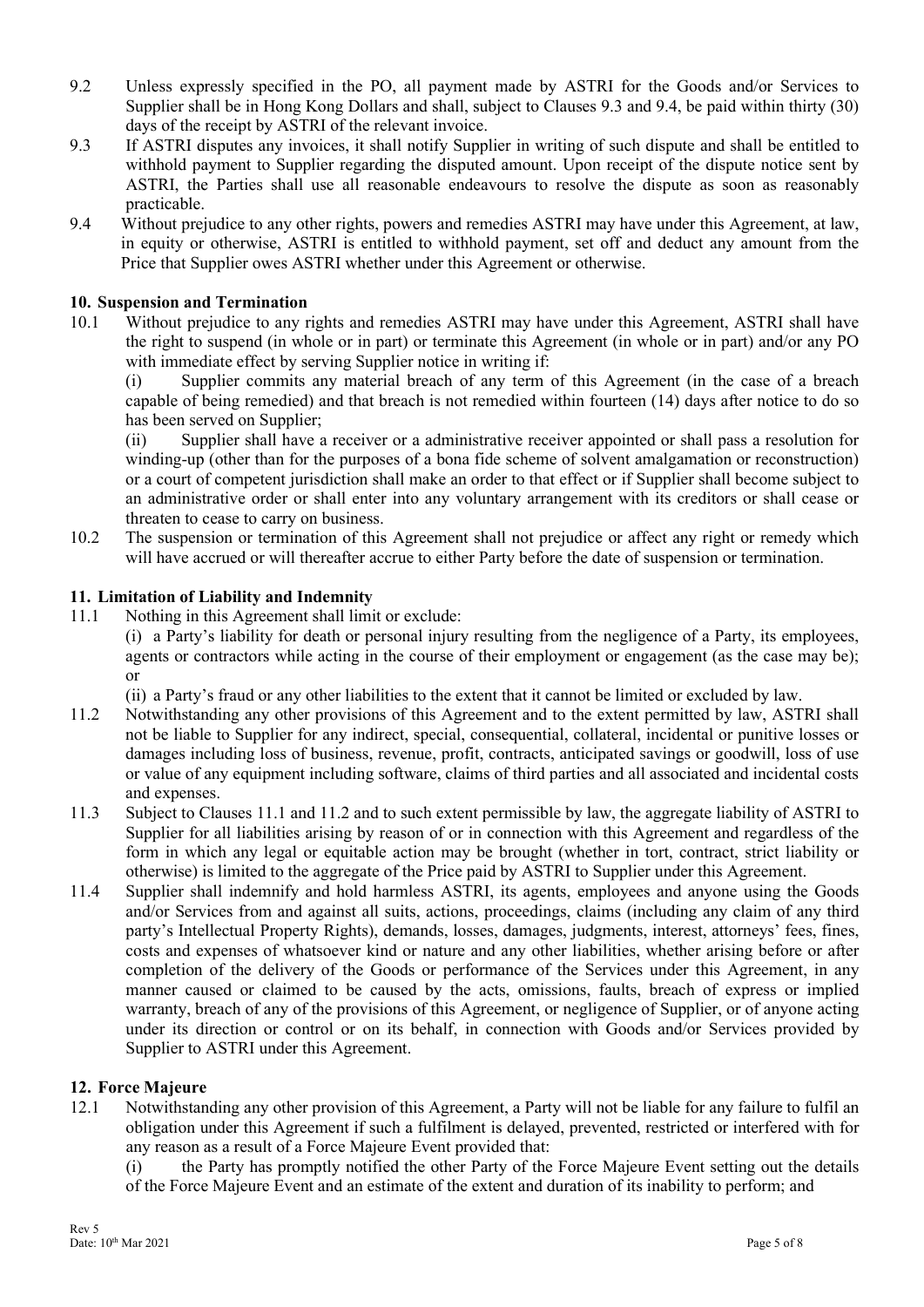(ii) the Party has used its reasonable endeavours to mitigate the effect of the Force Majeure Event and to carry out its obligations under this Agreement in any other way practicable.

12.2 If a delay or failure to perform a Party's obligations due to a Force Majeure Event continues consecutively for ninety (90) days or more, the other Party may immediately terminate this Agreement on notice to the first Party, but only if it has otherwise complied with the provisions of this Agreement.

## **13 Confidentiality**

- 13.1. Supplier shall treat all information provided by or on behalf of ASTRI under this Agreement as confidential. All such information shall be used by Supplier only for the purposes of this Agreement. Supplier shall protect ASTRI's information using not less than the same degree of care with which it treats its own confidential information, but at all times shall use at least reasonable care. All such information shall remain the property of ASTRI and Supplier shall, upon ASTRI's demand, promptly destroy or return to ASTRI all such information and shall not retain any copy thereof.
- 13.2. The existence and the contents of this Agreement shall be treated as confidential by Supplier.

## **14. Assignment**

- 14.1 Supplier shall not assign, sub-contract, transfer or otherwise dispose of any or all of its rights, duties and obligations under this Agreement, without the prior written consent of ASTRI, which consent shall not be unreasonably delayed or withheld.
- 14.2 ASTRI shall have the rights to assign, novate, transfer, convey, license or otherwise dispose of any or all of its rights, duties or obligations under this Agreement.

## **15. Governing Law**

This Agreement shall be governed by and construed in accordance with the laws of Hong Kong. The Parties shall submit to the non-exclusive jurisdiction of Hong Kong courts.

### **16. Probity**

- 16.1 Supplier shall prohibit its Directors, employees, agents and sub-contractors who are involved in this Agreement from offering, soliciting or accepting any advantage as defined in the Prevention of Bribery Ordinance (Cap. 201, the Laws of Hong Kong).
- 16.2 Supplier shall caution its Directors, employees, agents and sub-contractors against soliciting or accepting any excessive hospitality, entertainment or inducements which would impair their impartiality in relation to this Agreement.
- 16.3 Supplier shall take all necessary measures (including by way of contractual provisions and/or providing training workshops where appropriate) to ensure that its Directors, employees, agents and sub-contractors are aware of the aforesaid prohibition and will not solicit or accept any advantages or excessive hospitality when conducting business in connection with this Agreement.
- 16.4 Without prejudice to any other rights and remedies of ASTRI under this Agreement or otherwise, ASTRI is entitled to terminate this Agreement and any other contracts or agreements between Supplier and ASTRI immediately without compensation to Supplier if Supplier or any of its Directors, employees, agents and sub-contractors is convicted of an offence under the Prevention of Bribery Ordinance (Cap. 201, the Laws of Hong Kong) in connection with this Agreement and Supplier shall indemnify ASTRI fully against any losses, damages, costs and expenses suffered or incurred by ASTRI arising therefrom.

### **17. Conflict of Interest**

17.1 Supplier shall during the term of this Agreement and for three (3) months thereafter:

(i) ensure that it (including each and every employee of Supplier) and each of its sub-contractors and each of their respective employees, officers and agents engaged in the discharge of the obligations hereunder, and each of their respective Associates and Associated Persons, shall not undertake any service, task, or job or do anything whatsoever for or on behalf of any third party (other than in the proper performance of the Agreement) which conflicts or which may be seen to conflict with Supplier's duties or obligations under this Agreement without the prior written approval of ASTRI (which approval shall not be unreasonably refused or delayed); and

(ii) forthwith notify ASTRI in writing of all or any facts which may reasonably be considered to give rise to a situation where the financial, professional, commercial, personal or other interests of Supplier or any of Supplier's sub-contractors or any of their respective employees, officers and agents deployed for the performance of Supplier's obligations hereunder or their respective Associates or Associated Persons,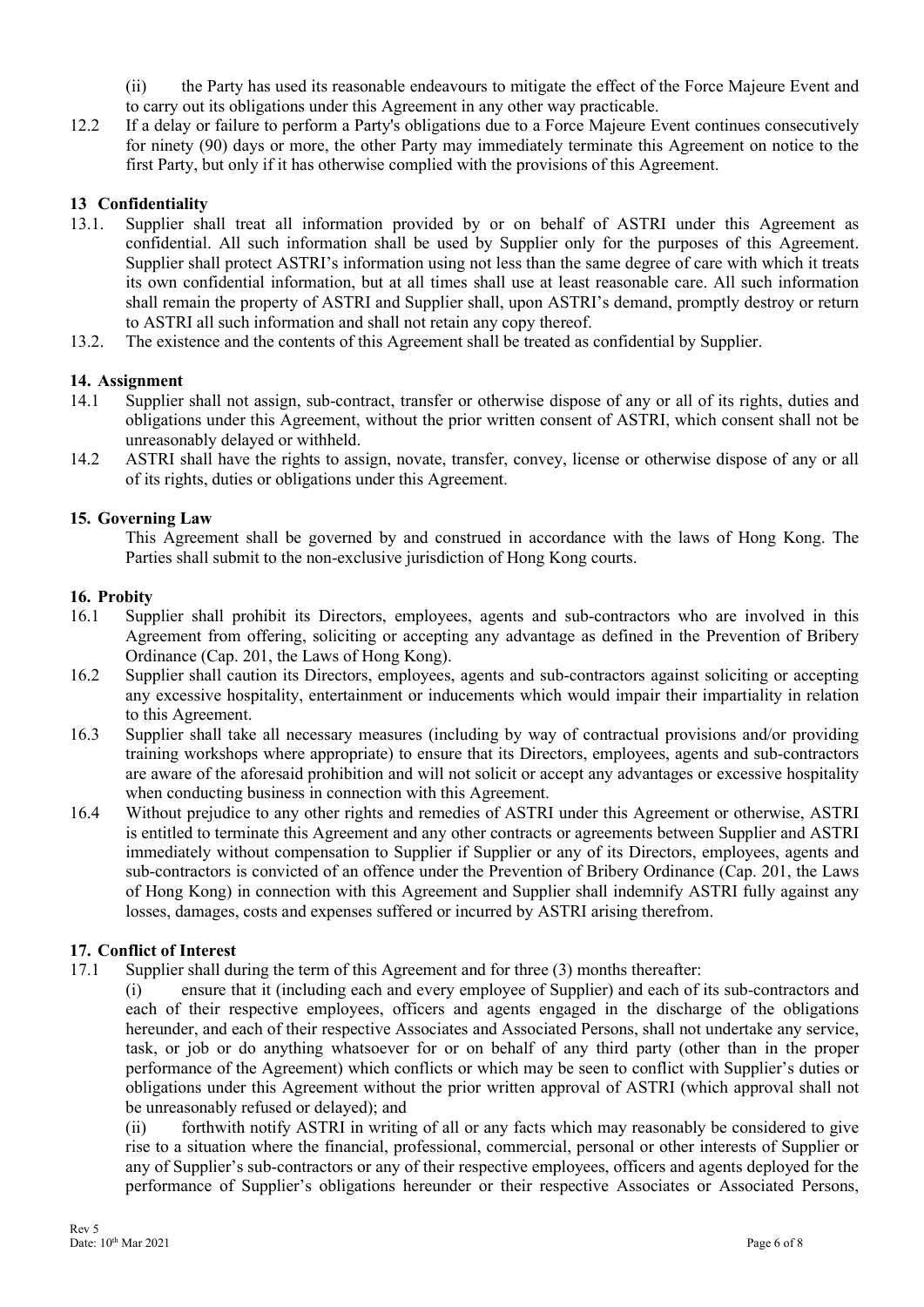conflict or compete, or may be seen to conflict or compete, with Supplier's duties or obligations under this Agreement.

17.2 Supplier shall ensure that each of its Associates and Associated Persons, each of its sub-contractors and each of their respective employees, officers and agents deployed in the performance of Supplier's obligations hereunder and their respective Associates and Associated Persons shall keep themselves informed and inform Supplier and keep it informed regularly of all facts which may reasonably be considered to give rise to a situation in which the financial, professional, commercial, personal or other interests of such persons, conflict or compete, or may be seen to conflict or compete, with Supplier's obligations under this Agreement.

### **18. Notice**

Any notices, waivers, consents and other communications (collectively, "Communication") in connection with this Agreement shall be in writing and shall be sent to the registered office address of the other Party. The Communication is deemed given and received: (i) if delivered by hand, when it is delivered; (ii) when given or made by letter, three (3) days after posting from a place within Hong Kong (or seven (7) days after posting from a place outside of Hong Kong), if properly addressed with postage prepaid, in each case to the address of the applicable Party as follows. Each Party may change its address for this purpose by giving written notice to the other Party in accordance with this Clause.

### **19. Miscellaneous Provisions**

- 19.1 This Agreement shall be amended or varied only upon the execution of a written agreement between the Parties which makes specific reference to this Agreement.
- 19.2 Failure or delay of any Party at any time to take action against the other Party as provided in this Agreement will not affect such first-mentioned Party's right to require full performance of this Agreement at any time thereafter. Waiver by any Party of a breach of any provision of this Agreement will not constitute a waiver of any subsequent breach nor in any way affect any right, power or remedy of that Party under this Agreement.
- 19.3 If any provisions of this Agreement are construed to be illegal, invalid or unenforceable, they shall not affect the legality, validity and enforceability of the other provisions of this Agreement. The illegal, invalid or unenforceable provisions shall be deemed to be deleted from this Agreement and no longer incorporated but all other provisions of this Agreement will continue to be binding on the Parties. If, as a consequence of that deemed deletion, any Party becomes liable for loss or damage which would otherwise have been excluded, that liability is also subject to the other limitations and provisions of this Agreement in so far it continues to apply.
- 19.4 This Agreement constitutes the entire agreement and understanding between the Parties relating to the subject matter of this Agreement hereof and shall supersede and cancel in all respects all previous negotiations, proposal, arrangements, understandings or agreements, of any nature between the Parties on this subject matter.
- 19.5 The rights, powers and remedies of a Party under this Agreement are cumulative with the rights, powers or remedies provided by law independent of this Agreement.
- 19.6 A Party may exercise a right, power or remedy at its discretion, and separately or concurrently with any another right, power or remedy. A single or partial exercise of a right, power or remedy by a Party does not prevent a further exercise of that or of any other right, power or remedy.
- 19.7 A Party may give or withhold its approval or consent conditionally or unconditionally in its discretion unless this Agreement states otherwise.
- 19.8 Nothing in this Agreement is to be construed as creating a partnership, association, trust or joint venture between the Parties. Neither Party nor any of its employee, agent, representative or contractor is deemed an employee, agent, representation or contractor of the other Party. Neither Party has the authority to bind or incur any liability on behalf of the other Party and no such authority is to be implied.
- 19.9 Time shall be of the essence in all respects for Supplier to undertake and perform its duties and obligations under this Agreement.
- 19.10 Clauses which are intended to survive termination or expiration shall survive the termination or expiration of this Agreement and shall continue in full force and effect thereafter.
- 19.11 Supplier shall not at any time during the continuance of this Agreement make reference to ASTRI or this Agreement in any of its promotional materials or other publications, public statement or media releases, press release or other announcement without the prior written approval of ASTRI, such approval shall not be unreasonably withheld or delayed.